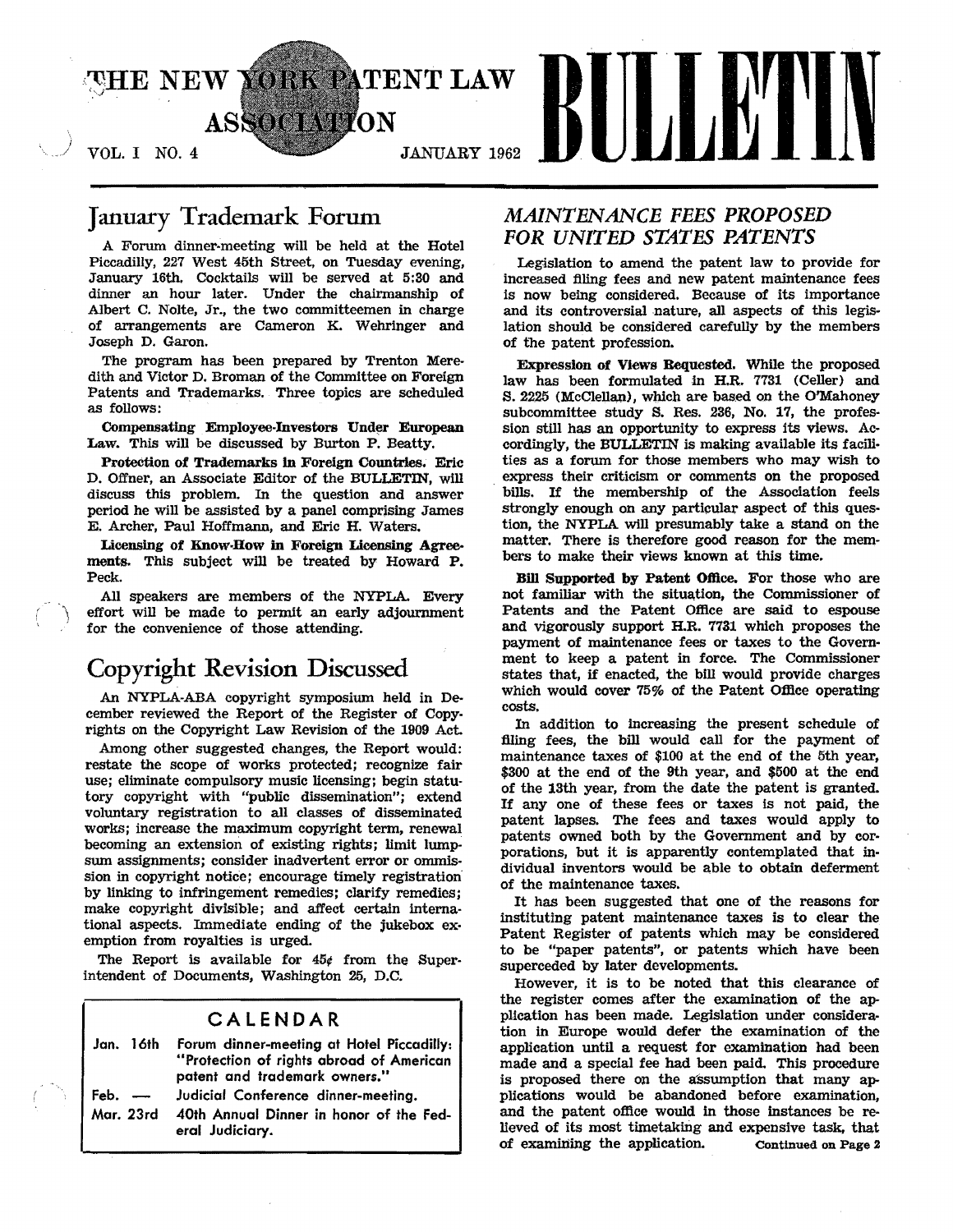## MAINTENANCE FEES PROPOSED

Continued from Page 1

The idea of maintenance taxes is foreign to the thinking of United States practitioners who have a strictly domestic practice. However, patent practitioners in foreign countries and American attorneys who handle foreign work are accustomed to paying annual taxes in order to keep issued patents in force.

Effect Abroad, of U.S. Maintenance Fees. Some patent practitioners in the United States take the position that if the United States should enact into law provisions for maintenance taxes, this could have an unfavorable effect on United States inventors filing abroad, since it might encourage the imposition of more burdensome maintenance fees abroad.

It is also believed by some foreign patent specialists that those countries which now do not have any provisions for maintenance taxes would follow the initiative of the United States and impose maintenance fees or taxes.

With respect to foreign filing in the United States, doubt has been expressed that new maintenance fees would greatly decrease the number of applications filed. This view is based on the fact that foreign applicants are said to be already quite selective with respect to the inventions which they protect in this country.

A Self-Sustaining Patent Office? It is understood that the Bureau of the Budget has suggested that the Patent Office should. be able to earn 75% of its expenses. The question has been asked by some persons as to why the Patent Office, out of all the Fed· eral agencies, should be expected to be self-sustaining. They question the importance of the Patent Office paying its way from the proceeds from patent fees when it is well recognized that a good patent which stimulates industry brings in a larger return to the government in the form of general taxes. It has been pointed out also that maintenance taxes presumably will go into the general tax fund and will not be directly allocated to the support of the Patent Office.

The comment has been made in partial reply to those persons who visualize taxes as making the Patent Office essentially self·supporting, that there is no assurance that the income resulting from new maintenance legislation will keep pace with the income required to support the Patent Office.

Need for a Larger Budget. Supporters of the legislation, of course, cite the low budget on which the Patent Office is operating and the impossibility under such a budget of increasing salaries to the point necessary to attract and retain an adequate examining staff. They also stress the need for more funds to improve the physical conditions under which the examiners work, and supporters of the legislation feel that if substantial new revenue can be generated by the Patent Office, there will be a greater chance of being able to finally improve these basic conditions which have plagued the Office for many years.

There are of course other aspects of this proposed legislation and its probable effects on the operation of our Patent Office and on the future of our patent system which have not been mentioned here. It is hoped that comments from the members will serve to supplement this article and bring out all of the issues.

# LIBRARY HOUSES HISTORICALLY VALUABLE RESEARCH COLLECTION

The Committee on the Library not only maintains the NYPLA library, but also is responsible for the preservation of files and for maintaining the NYPLA office, all of which are located in the Bar Building at 36 West 44th Street.

Includes Early Editions. In the opinion of W. Saxton Seward, vice chairman of the committee, the NYPLA library offers a most interesting and historically valuable collection of text books and materials relating to the patent profeSSion. Early editions of important texts and out-of-print volumes are included. Some of these materials are of British and German Origin, providing considerable breadth and scope for research purposes.

The library committee is conducting a search for the three volumes of Robinson'S early text. Anyone having these out-of-date volumes and who would care to contribute them is asked to communicate with the library committee.

In addition to the materials described in the listings which the committee has already placed in the hands of the members, the library now contains recently acquired files of the Patent and Trademark Review, the Trade Mark Reporter, and the Industrial Property Quarterly, the first going back to 1902.

Use of Library. Facilities of the library of course are available to members of the Association for research purposes, although it is not intended as, and does not contain the material for, a current working library. Since the office containing the library is not staffed, it is necessary for members desiring to undertake research in the library to make suitable arrangements in advance with a member of the committee. For reference in this connection, the present members of the committee are Baldwin Guild, chairman, W. Saxton Seward, vice chairman, Hubert A. Howson. Edward S. Drake, and Robert J. Fluskey.

### PATENT OFFICE SURVEY STARTED

Commissioner Ladd has initiated a management survey of the Patent Office with Karl W. Kintner, former F.T.C. Chairman, in charge of the survey. The bulk of the survey chores is being performed by Patent Office employees organized into various task forces to study selected aspects of the Office. The study is over half completed, and final recommendations are expected early in 1962.

Paul Samuel Bolger. 3rd

The Association's First Vice President, Paul Samuel Bolger, 3rd, died unexpectedly on the morning of December 12th. Mr. Bolger had entered the Greenwich Hospital for observation on December 8th.

A partner in the firm of Keith, Bolger, Isner and Byrne, Mr. Bolger specialized in patent trial work. He had been a member of the Association since 1948 and was very active in its affairs. As recently as October 18th, he appeared on behalf of the Associa· tion before the Senate Antitrust and Monopoly Subcommittee to present a brief in opposition to the Kefauver drug bill

Mr. Bolger was a graduate of Williams College (1941), and the University of Michigan Law School (1943). His age was 42. Mr. Bolger was a resident of Riverside, Connecticut. He is survived by his wife, Virginia Neville Bolger, his mother, and a sister.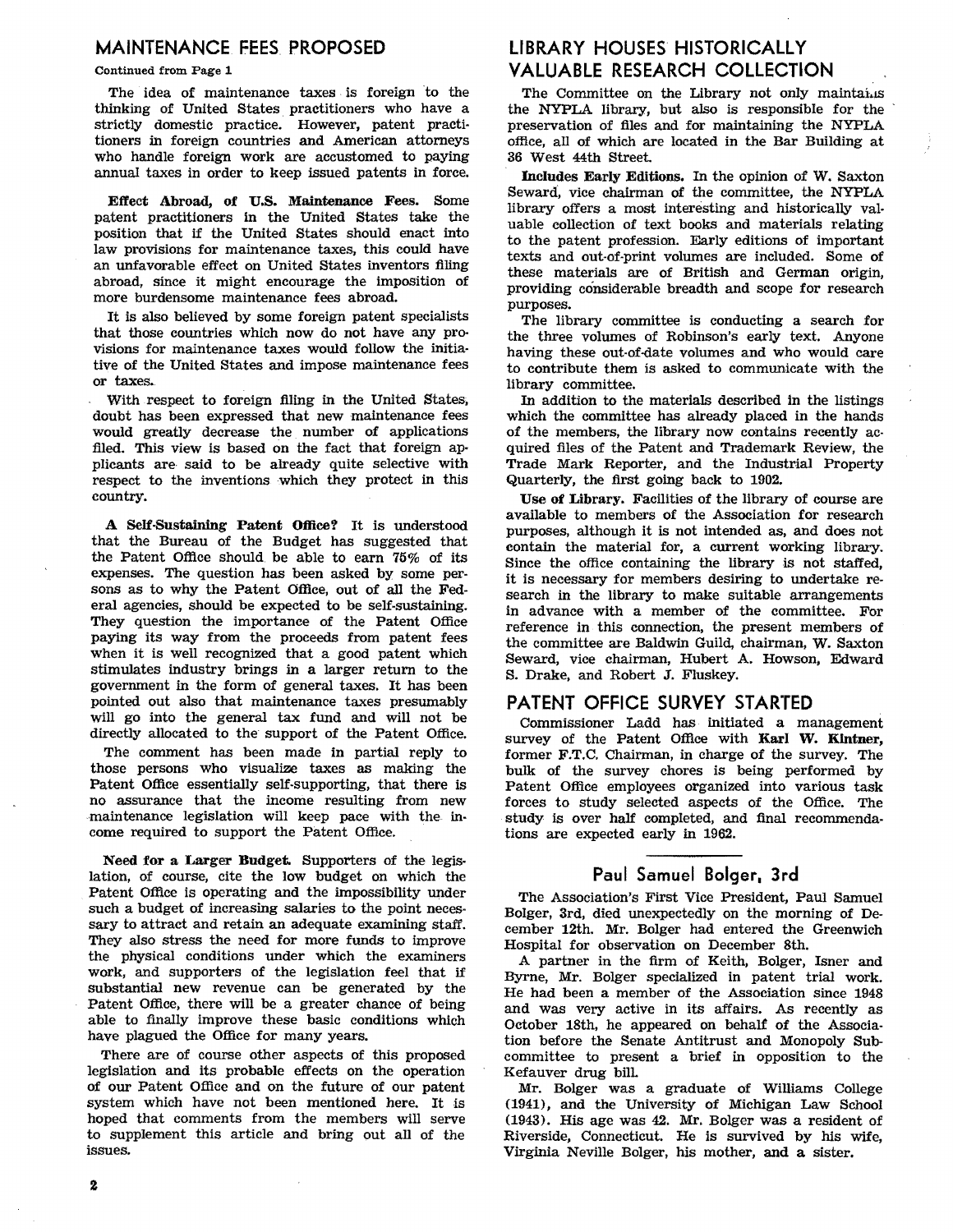# *BARRONS EDITORIAL ON PATENTS COMMENDED*

During the past year we celebrated, on various ocuisions throughout the country, the 125th anniversary of the enactment of the Patent Act of 1836, the cornerstone of the present United states patent system and United states Patent Office. The purpose and function of each such occasion was to apprise the public of the invaluable contributions to the growth of our' nation made by our patent system in providing a sound basis for stimulating the progress of science, and by our Patent Office in the administration of that system.

We do not represent either our patent system or our Patent Office as beyond the pale of improvement. We recognize that there are important and far-reaching problems and difficulties affecting the administration of the system and the functioning of the Patent Office. However, we do hold firmly to the view that the merits as well as the contributions of our present patent system should be recognized by the Congress and the Judiciary, as well as by industry and the public, and that suggestions designed to effect modifications or improvements should be weighed carefully and evaluated realistically to determine their immediate as well as their long-range effect on the well-being of our nation.

To that end, the Patent Bar has attempted to apprise the public in general of the progress that has been made under and the merits inherent in our system as it now exists. We have also spoken out as to our views

concerning the merits or lack of merits in various proposals for legislative or rule amendments designed to correct real or imagined abuses of or inadequacies in this system and its administration.

We recognize that our efforts in this direction have fallen far short of our goal. We are the first to admit that notwithstanding our training as advocates we are inept in publicizing the values and importance of the patent system under which our country now operates. Too often we have been acused of speaking on such matters from a position of bias.

Against this background it is particularly refreshing to find a lay publication, which does not represent industry per se, and certainly is not the mouthpiece of the Patent Bar, speaking up with clarity and vigor on the critical nature of patents to the progress of our nation and the well-being of our people. We commend the editors of Barron's National Business and Financial Weekly for the public service they have rendered in giving front·page space in the November 20, 1961, issue to a forceful defense of the United states patent system.

We reprint the entire editorial with the earnest hope that it may inspire the members of this Association to speak up on this issue, even if they cannot be as eloquent or cogent as the editors of Barron's.

-Mark N. Donohue

# "Two Blades of Grass" "PATENT RIGHTS ARE INVALUABLE TO A FREE SOCIETY"

(By courtesy of Barron's National Business and Financial Weekly, its editorial from the issue of November 20, 1961)

"In the elaborate apparatus of the federal govern· ment, with its complex of levers, wires and wheels within wheels, the Patent Office is one of the tinier cogs. Crammed into the Department of Commerce, the agency, although its origins trace back to the early days of the Republic, boasts a permanent staff of barely 2,500, or several hundred fewer than the seven·year·old Small Business Administration. During the current fiscal year, it will spend around \$24 million, about half again as much as the budget allots for the restoration of wild life. In the heyday of the mimeograph machine and press release, finally, the organization plainly suffers from inadequate public relations. Few events in the recent annals of bureaucracy have created less stir than the 125th anniversary of its founding.

,., \* \*

"In Wilmington, Del., however, if not in Washington, D.C., the occasion evoked a warm response. E. I. du Pont de Nemours &; Co., which has had dealings with the agency (and its predecessors) off and on since 1804, threw a birthday party in its honor. During the festivities a du Pont vice president, Samuel Lenher, had some wise and witty things to say about the im· portance of patents and their contribution to the nation's scientific prowess. By rewarding personal excellence, he observed, the patent system fosters the progress of society. Added the du Pont executive drily: 'A look at the ratio of quid to quo over the past 125 years shows the system to have produced one of history's most breath-taking bargains.'

"Mr. Lenher undoubtedly was thinking of his own company's glittering record, which, since E. I. du Pont himself first won a patent on 'a machine for granulating gunpowder,' has included, among many other triumphs of the test·tube, cellophane, nylon, 'Teflon' and 'Delrin.' A complete list of patented inventions, of course, would number over three million and comprise such technological landmarks as the McCormick reaper, Westinghouse air brake, Baekeland's Bakelite (which ushered in the age of plastics), Owens' massproduced bottle, Edison's incandescent lamp, and Marconi's wireless. Above and beyond the particulars, moreover, the U.S. patent system, by encouraging the disclosure and commercial exploitation of discoveries, has fostered a climate of open scientific inquiry which, on the whole, has proved vastly more productive and efficient than any other. These achievements would rate a celebration at almost any time. Today, in an era which is all too prone to deprecate the sources of its wealth.and strength-to poison its own wellsprings, so to speak-they are especially worthy of acclaim.

"Instead of acclaim, however, the Patent Office and all its works, for a generation or more, have become the object of mounting suspicion, not to say abuse. The notion of granting an inventor exclusive rights to his own discovery for a period of seventeen years has been widely assailed as a device of monopoly. In case after case the Supreme Court has upheld attacks on specific patents, to the point indeed where one dissenter bitterly observed a few years ago: 'The only patent which is valid is one which this court has not been able to get its hands on.' By denying patent protection in such important areas of research as atomic energy and space, Congress also has dealt the system a blow.

"The biggest threat of all now looms in the form of a measure introduced in the last session by Sen. Estes Continued on Page 4